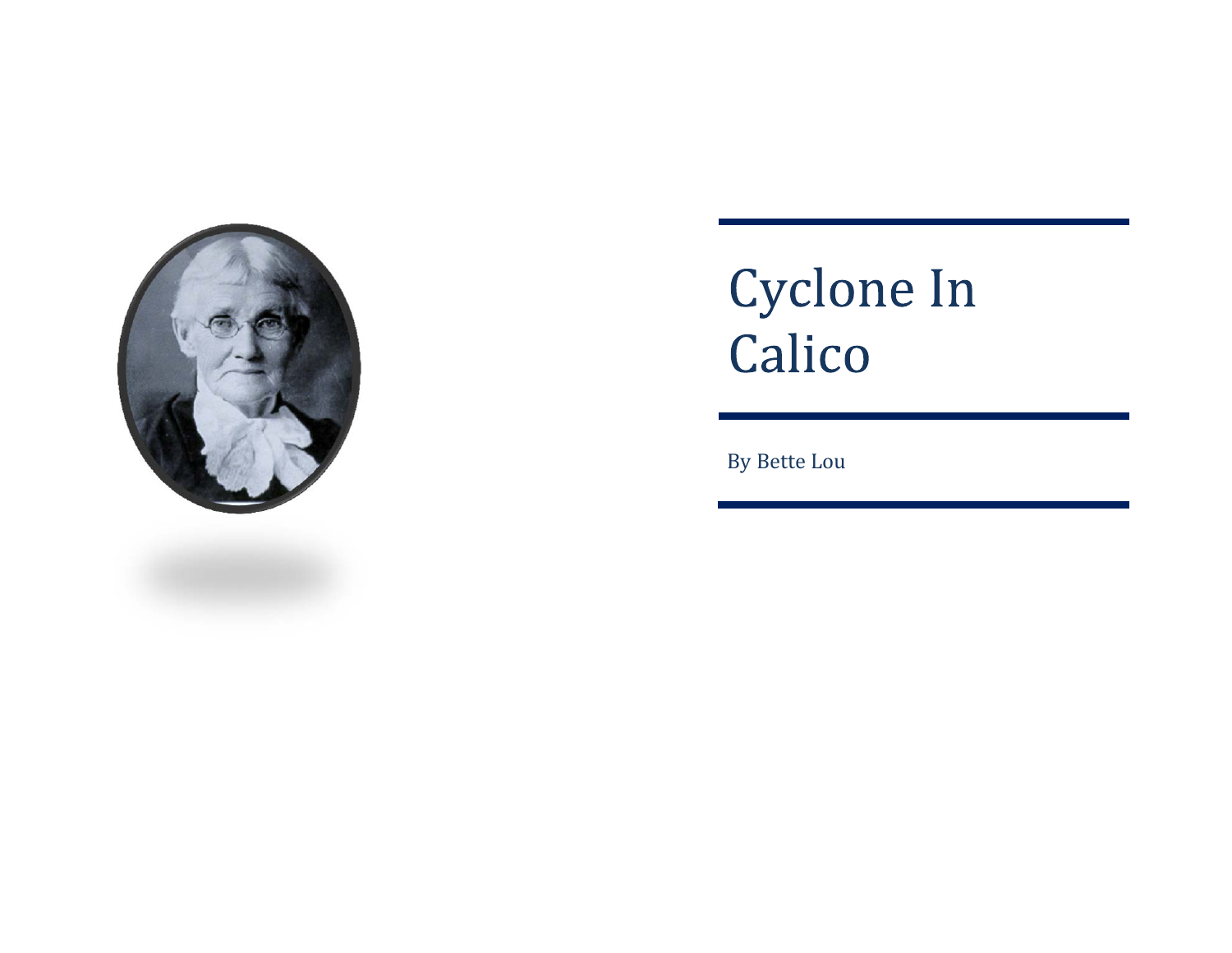# CYCLONE IN CALICO

## by: Bette Lou Higgins

Eden Valley Enterprises 1250 East River St. Elyria, Ohio 44035 © 2006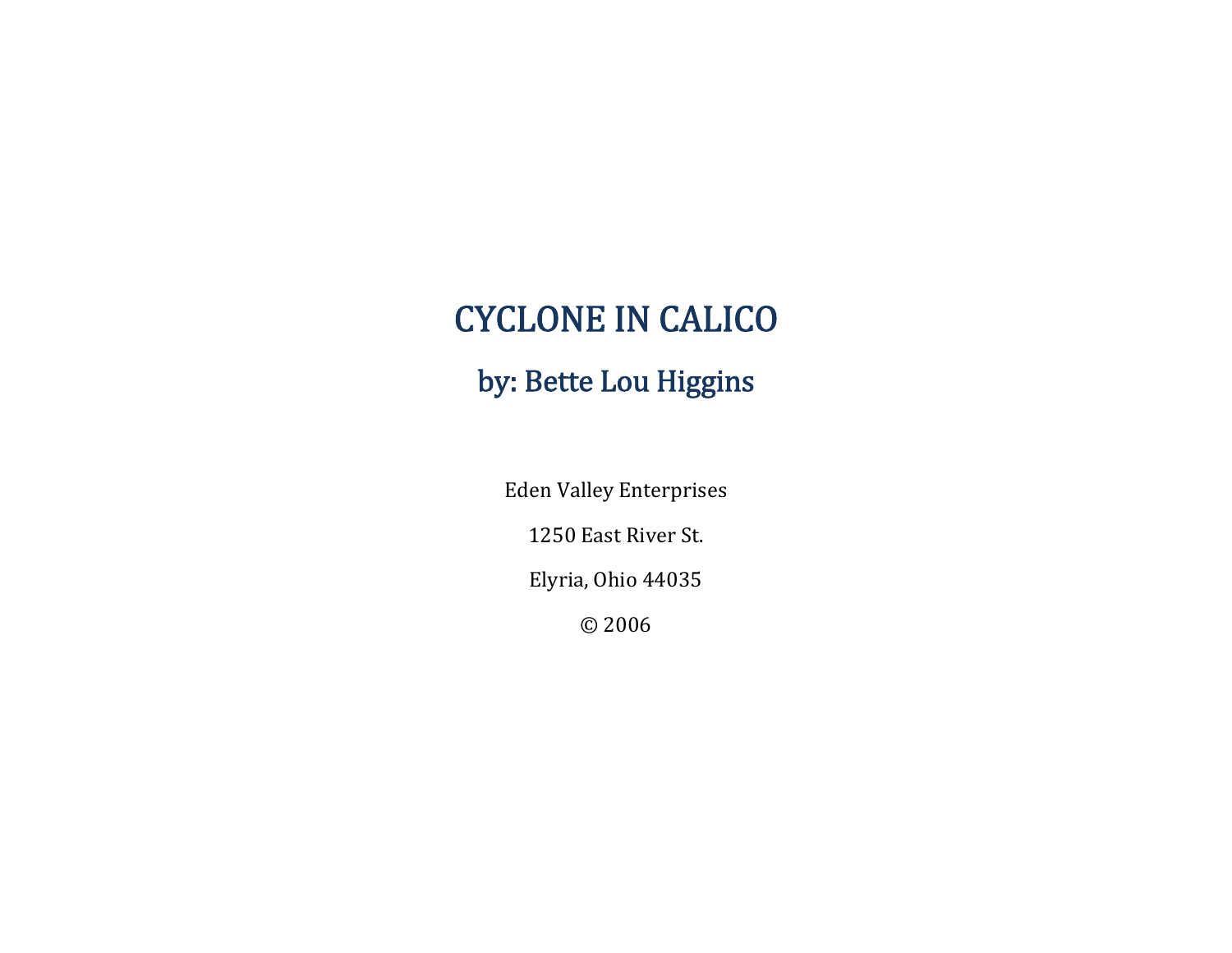### **CYCLONE IN CALICO**

Being sick and wounded has never been easy. But in the days when medical knowledge had barely caught up with the fact that a little soap and water could go a long way toward helping people regain their health and strength, it was even more difficult. Taking care of the sick and wounded has never been easy either and that task was equally difficult during those days before our current medical advancements.

Mother Mary Ann Bickerdyke, from Knox County, Ohio, was a self-trained nurse who took care of the sick and wounded soldiers during the Civil War. It was a time of little accurate medical knowledge, a time of little accurate nutritional knowledge and a time when women were considered to be too delicate to deal with such matters. But Mother Bickerdyke, and many other women like her, did not pay attention to what was expected of them – they only paid attention to what was NEEDED of them. Mary Ann took a job to care for the soldiers working 7 days a week and being paid the same rate as the men  $-$  \$12/month.

When Mary Ann arrived in Cairo, Illinois to deliver supplies to wounded soldiers she was attacked by the stench and filth that was all around the camp. She looked out in disgust at the piles of garbage, dead dogs and the rats that were everywhere. Even healthy men could hardly remain so for long in this spot! The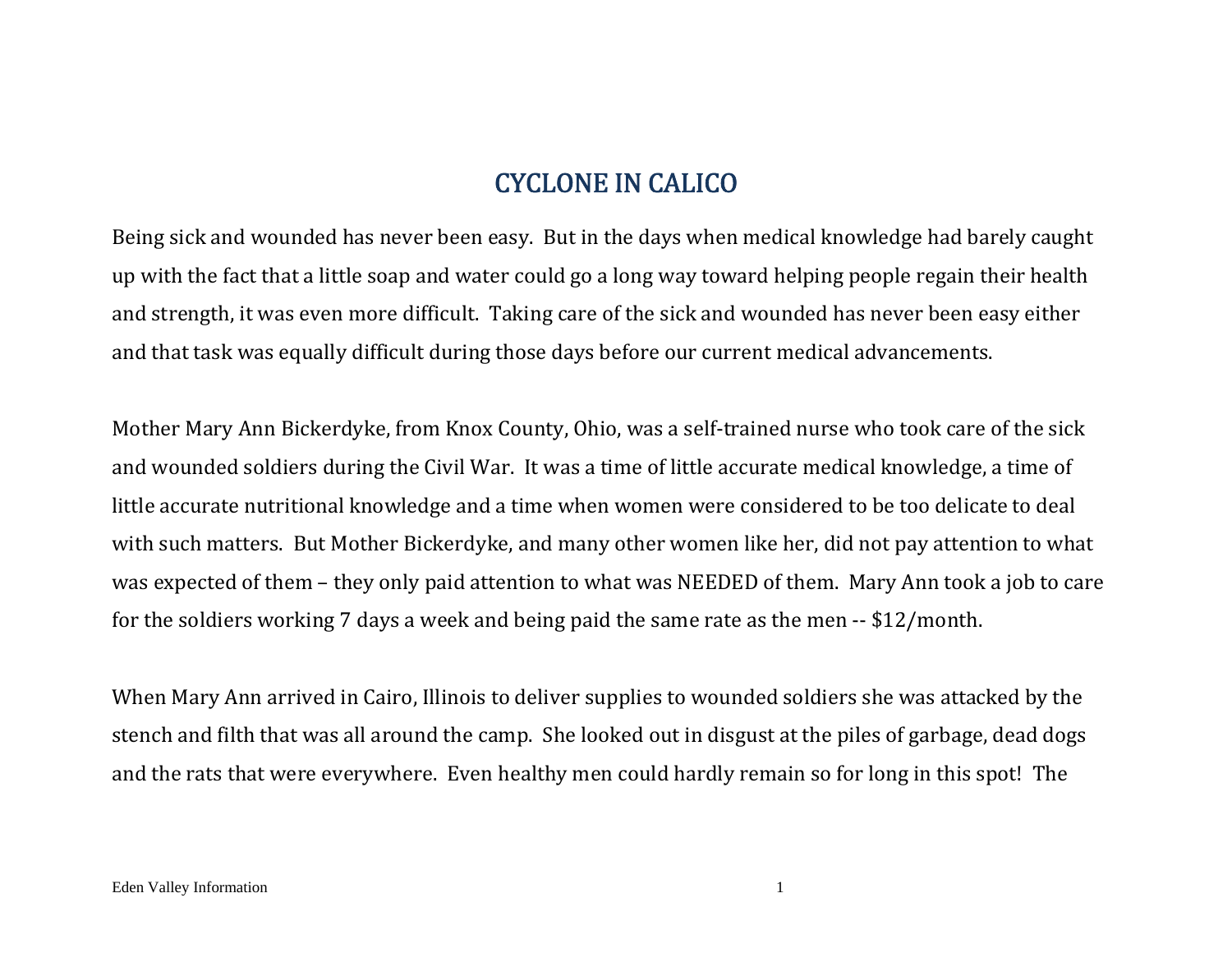soldiers in bloody, dirty rags had to endure rotting food and polluted water and there was not a single latrine in the camp. It didn't take long before Mary Ann took over. Latrines were built and she began a clean-up campaign.

Mother Bickerdyke was a woman of strong language, earthy manners and country cures and she was very unpopular with corrupt officers and lazy orderlies who preferred to sit around smoking and playing cards rather than tend to the sick and wounded.

Called a "Cyclone in Calico", Mary Ann was quick to get the wounded out of their filthy garments and to bathe them and boil their towels and clothes. She moved from battle site to battle site leaving her patients in much better shape than most doctors at the time.

Mother Bickerdyke was tireless in her attempts to care for the wounded. She traveled all through the south tending to the needy. By 1863 she was the matron of the military hospital in Memphis. When she discovered the shortage of fresh milk, eggs and meat, she launched a speaking tour to solicit food for the soldiers. Farmers contributed livestock including chicken, ducks, cows and pigs and sent bushels of vegetables and fruit. The Northwest Sanitary Commission was stunned by the success of her food-raising!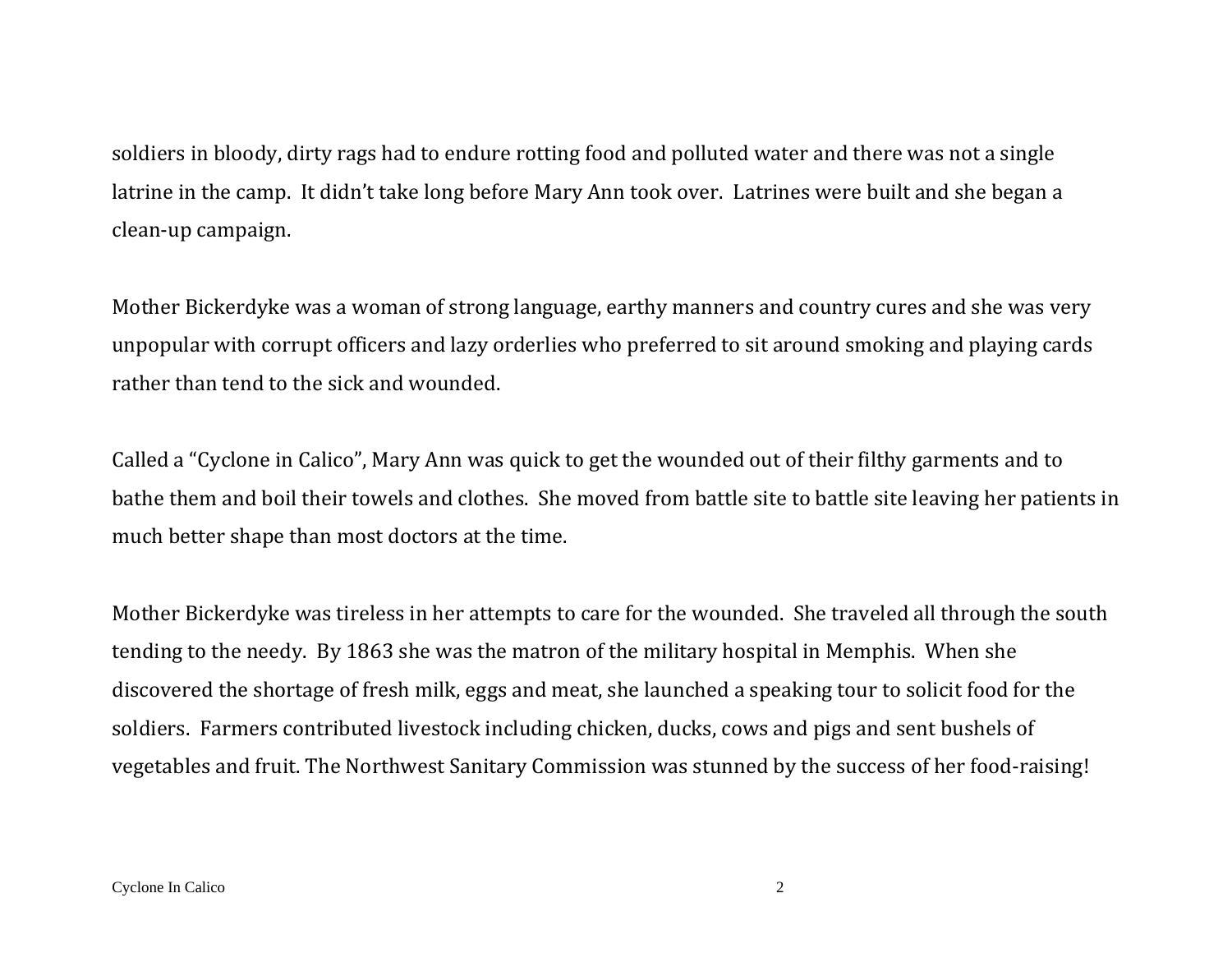But there were always food shortages and they affected everyone. When rations were short, the men would eat old hardtack infested with weevils. They would break up the hardtack, place it in a cup, and pour on boiling coffee. Then the weevils would rise to the top where they would skim them off and eat the softened hardtack. As a nurse, Mother Bickerdyke was expected to eat the same food.

The challenges of winter were particularly harsh. The soldiers would return to camp frozen in their saddles and crusted with blood. Many had to be cut down and thawed out before they could be treated. Mary Ann would serve them hot soups and hot toddies of whiskey, water and brown sugar to warm them.

During Sherman's March, she spent five days at the battle at Resaca where she and her assistant, Eliza Porter, went without sleep in order to bring food, coffee and comfort to the soldiers and to help with amputations which were the best solution for bones shattered by musket balls. Doctors performed more than 29,000 amputations. Gangrene was common and many died from simple finger amputations. Doctors became known as "Sawbones" because they often carried only a knife and a saw which were wiped clean on their aprons between operations which took about 5 to 7 minutes to complete. Because there was not enough chloroform available, the men were given a "tot of whiskey" and told to "bite the bullet" (literally) during the operation.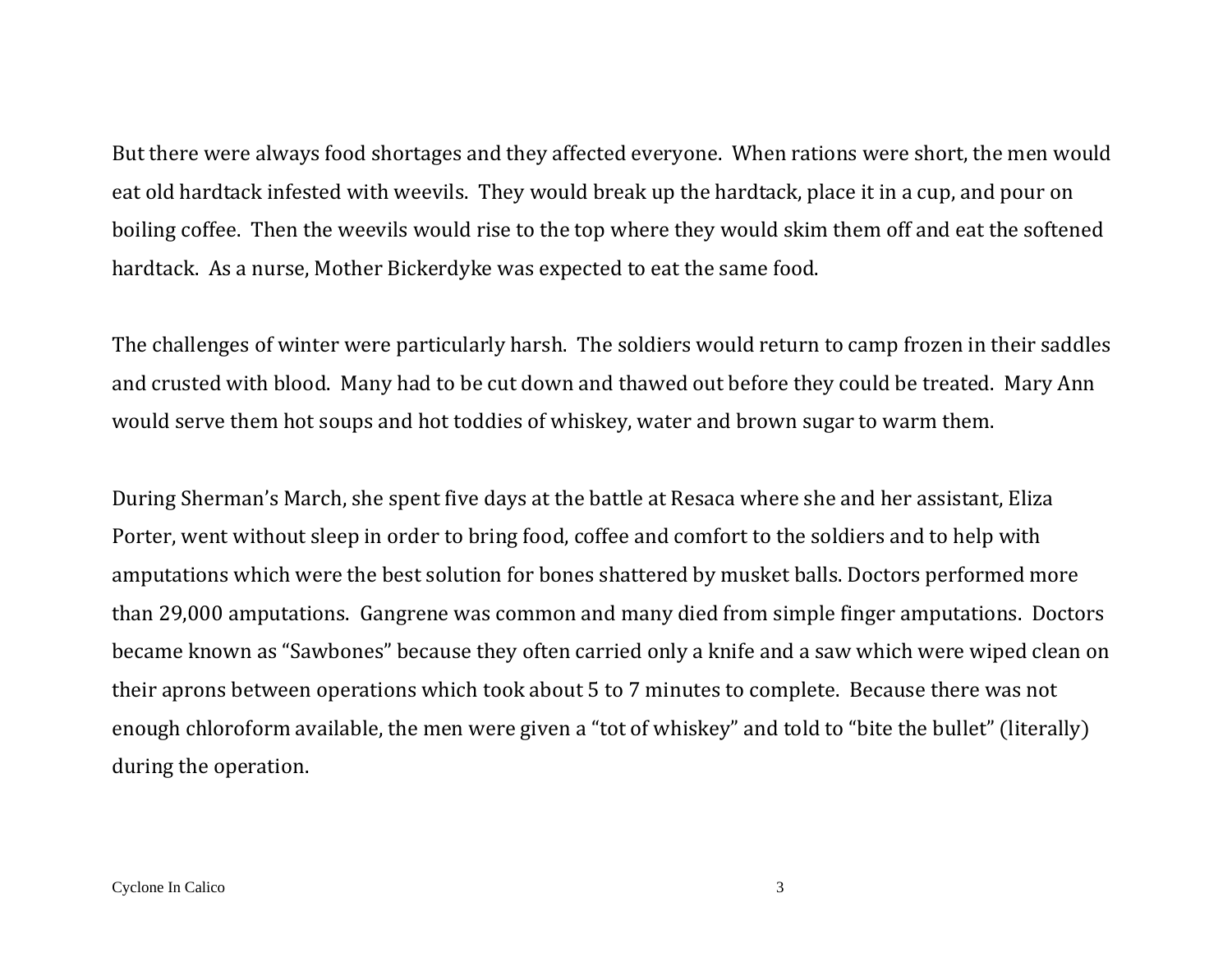Mother Bickerdyke worked in tent hospitals until Atlanta fell on September 1, 1864 and then she rode the troop trains for many months. Later she cared for the Union soldiers who had been imprisoned at Andersonville where the emaciated prisoners were astonished by this strong-minded, blustering woman with an encouraging word for everyone. She was still tending the soldiers when the war ended in 1865.

At the Great Victory Parade of May 24, 1865, she was given an honored place among Sherman's forces. But she did not receive a pension for her war work until 1886 when Congress voted her \$24/month. She died in 1901 at 84 years of age. She was remembered by the soldiers as loving, compassionate and caring and they said these were the ingredients that kept them alive.

#### **NOTES**

Mary Ann Bickerdyke was born July 19, 1817 on a farm in Knox County, Ohio.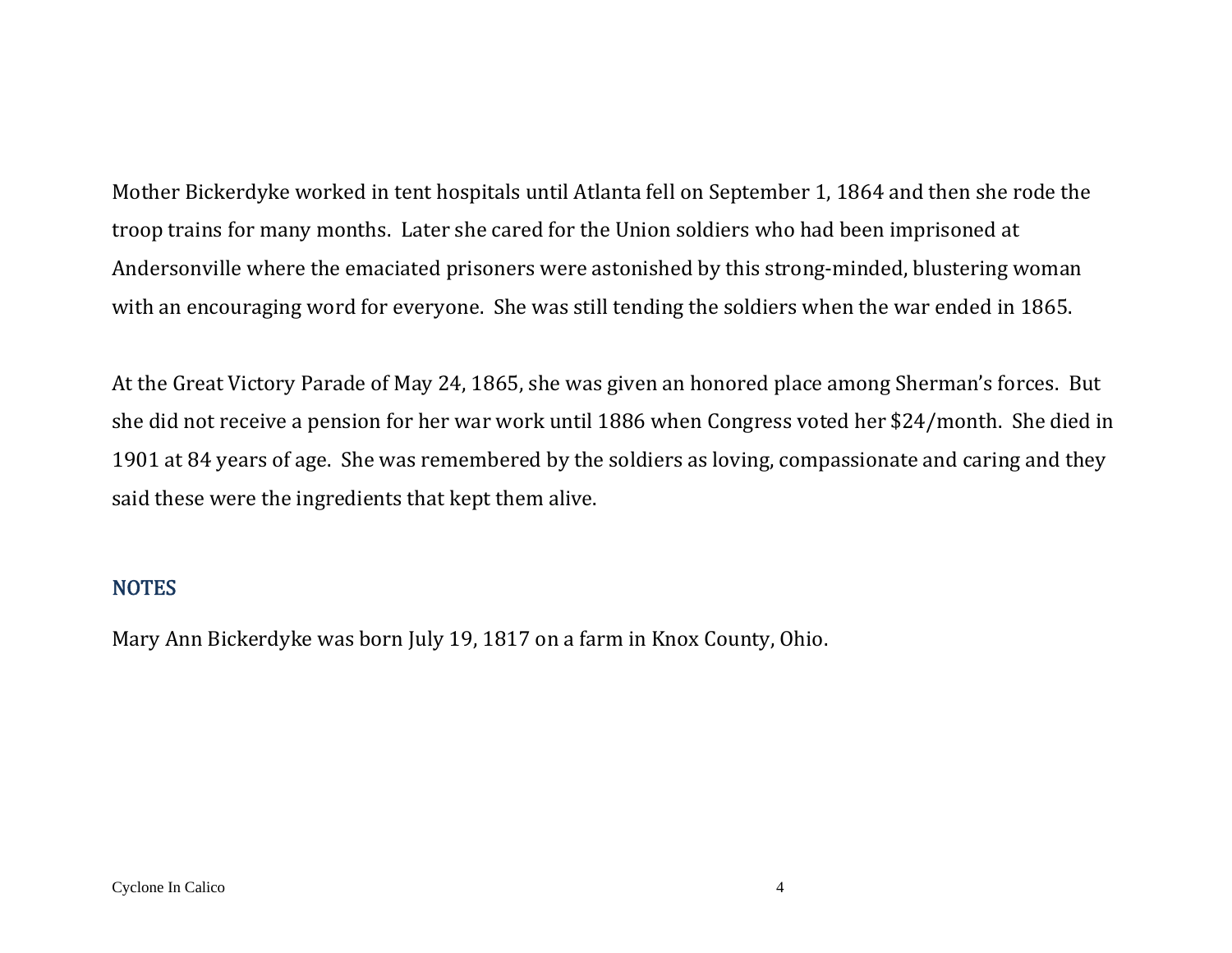#### BIBILIOGRAPHY

"Mother Bickerdyke" (summary) and "Mother Bickerdyke" from *Women of the War, Their Heroism and Self-*Sacrifice by Frank Moore at "Early Illinois Women" Website: http://history.alliancelibrarysystem.com/IllinoisWomen/files/lg/htm1/lg000004.cfm 

Chambliss, Laurie. "The Mother of the Union Army: The Story of Mary Ann Bickerdyke." The Civil War Interactive: The Daily Newspaper of the Civil War. http://www.civilwarinteractive.com/ArticleMotherBickerdyke.htm 

Cottingham-Adams, Lu. "Mary 'Mother' Bickerdyke." Kansas State Nurses Association. November/December, 2002. http://www.findarticles.com/p/articles/mi\_qa3940/is\_200211/ai\_n9153791

Levin, Beatrice. "Among The Wounded: Mother Bickerdyke." (Unknown magazine article c. 1978).

Lewis, Christina. "Mother Bickerdyke: Civil War Nurse. Empowered Parent." http://www.joanbramsch.com/history/bickerdyke.shtml 

Cover Picture: Library Of Congress